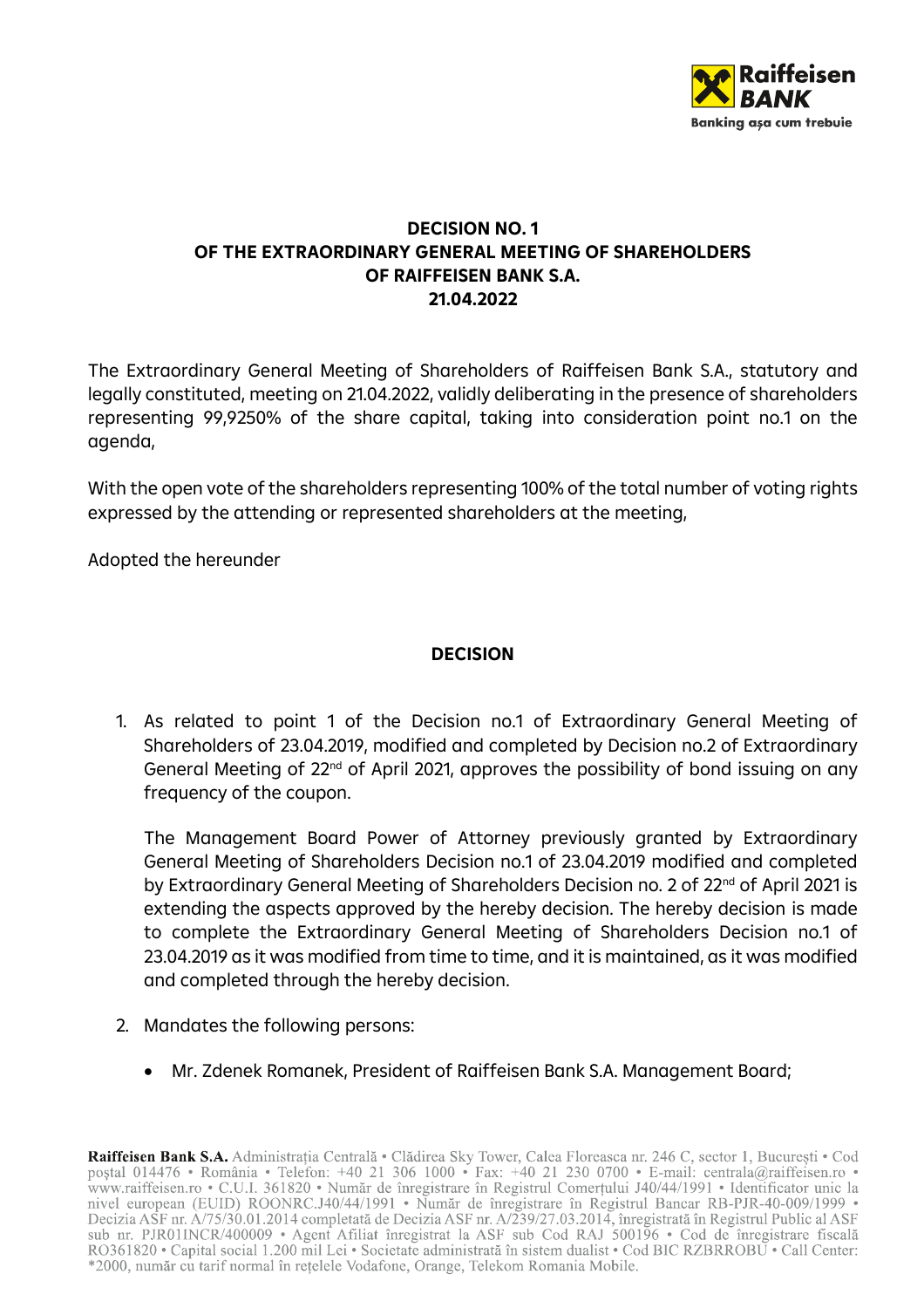

- Mr. Vladimir Nikolov Kalinov, Vicepresident of Raiffeisen Bank S.A. Management Board;
- Mr. Cristian-Marius Sporis, Vicepresident of Raiffeisen Bank S.A. Management Board;
- Mr. Iancu-Mircea Busuioceanu, Vicepresident of Raiffeisen Bank S.A. Management Board;
- Mr. Nicolae-Bogdan Popa, Vicepresident of Raiffeisen Bank S.A. Management Board;
- Mr. Mihail-Catalin Ion, Vicepresident of Raiffeisen Bank S.A. Management Board;

to proceed to all necessary legal formalities, including the empowerment of third parties in order to fulfill the publicity conditions of the hereby decision made by the Extraordinary General Meeting of Shareholders of Raiffeisen Bank S.A and to implement it.

For the purpose of accomplishing the granted mandate, the above-mentioned persons may act together or individually.

## **Zdenek Romanek**

#### **President of Raiffeisen Bank S.A. Management Board**

## **DECISION NO. 2 OF THE EXTRAORDINARY GENERAL MEETING OF SHAREHOLDERS OF RAIFFEISEN BANK S.A. 21.04.2022**

The Extraordinary General Meeting of Shareholders of Raiffeisen Bank S.A., statutorily and legally constituted, meeting on 21.04.2022, deliberating validly in the presence of shareholders representing 99,9250% of the share capital, taking into consideration point 2 of the agenda,

With the open vote of the shareholders representing 100% of the total number of voting rights cast by the shareholders present or represented at the meeting,

Adopt the hereunder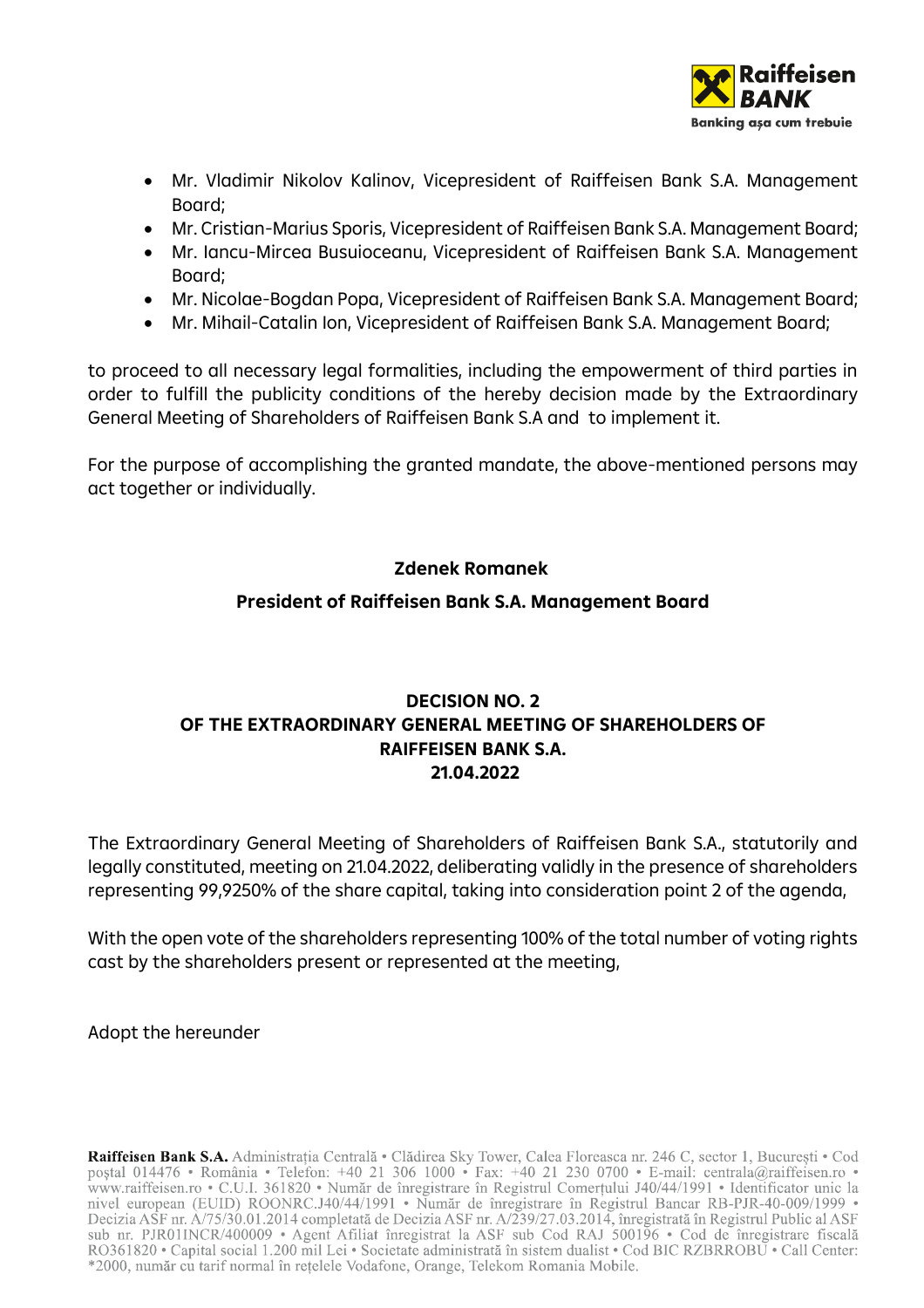

## **DECISION**

- 1. It ratifies all the decisions taken within the Ordinary General Meetings of Shareholders of April 29, 2020, April 22, 2021 and December 7, 2021, respectively, as well as at the Extraordinary General Meeting of Shareholders of April 22, 2021, in the form in which they have already been published in the Official Monitor, decisions adopted during the state of emergency and the state of alert established in Romania in the context of the Covid-19 pandemic.
- 2. Mandates the following persons:
	- Mr. Zdenek Romanek, President of Raiffeisen Bank S.A. Management Board;
	- Mr. Vladimir Nikolov Kalinov, Vice-president of Raiffeisen Bank S.A. Management Board ;
	- Mr. Cristian-Marius Sporis, Vice-president of Raiffeisen Bank S.A. Management Board;
	- Mr. Iancu-Mircea Busuioceanu, Vice-president of Raiffeisen Bank S.A. Management Board;
	- Mr. Nicolae-Bogdan Popa, Vice-president of Raiffeisen Bank S.A. Management Board;
	- Mr. Mihail-Catalin Ion, vice-president of Raiffeisen Bank S.A. Management Board;

to carry out all the necessary legal formalities, including to empower third parties, in order to fulfill the conditions of publicity of this decision adopted by the Extraordinary General Meeting of Shareholders of Raiffeisen Bank S.A. and its implementation.

In order to fulfill the mandate granted, the persons mentioned above will be able to act together or individually.

#### **Zdenek Romanek**

## **President of Raiffeisen Bank S.A. Management Board**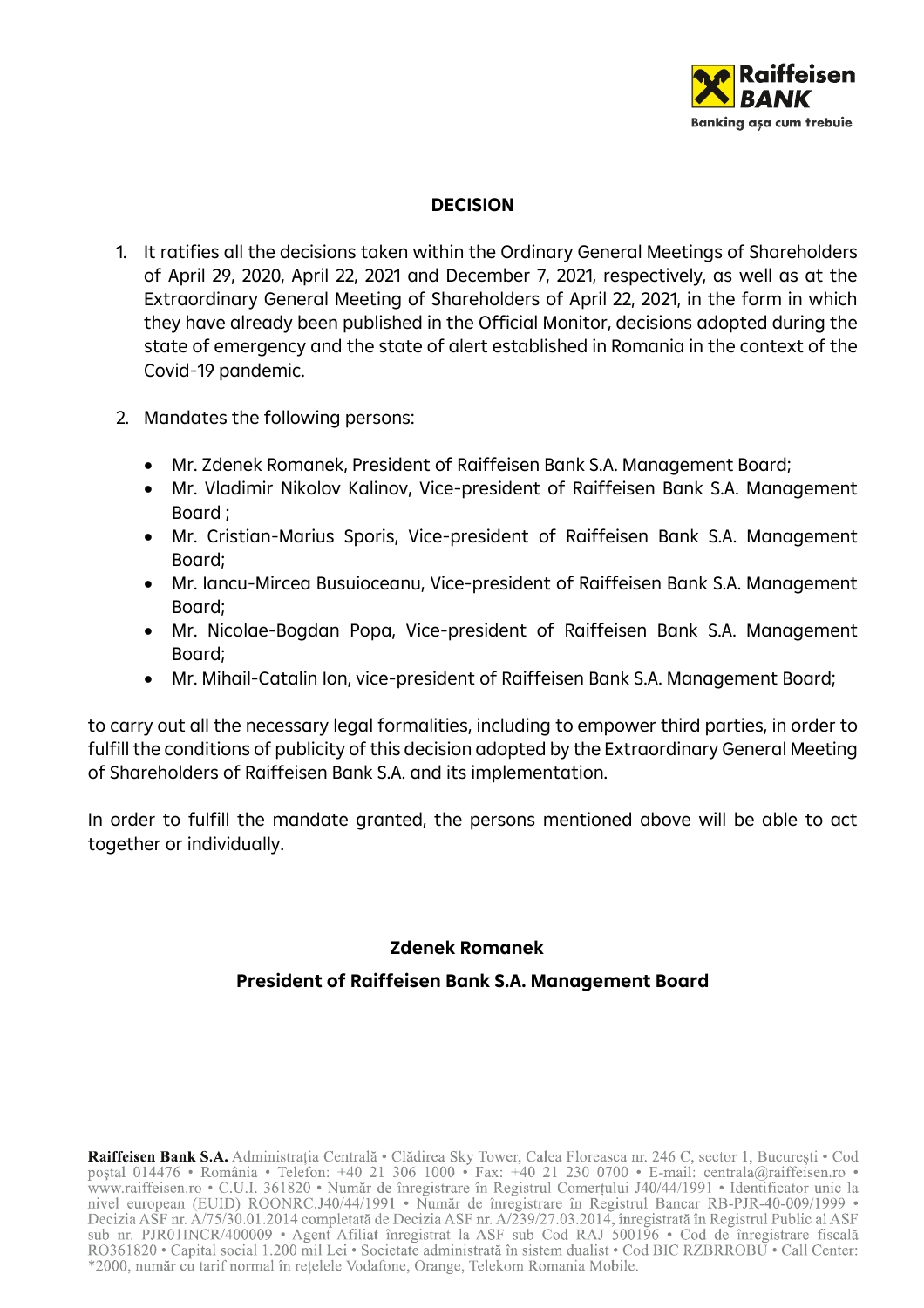

## **DECISION NO. 1 OF THE ORDINARY GENERAL MEETING OF SHAREHOLDERS OF RAIFFEISEN BANK S.A. 21.04.2022**

The Ordinary General Meeting of Shareholders of Raiffeisen Bank S.A., statutorily and legally constituted, meeting on 21.04.2022, validly deliberating in the presence of shareholders representing 99,9250% of the share capital, taking into discussion items 1, 2, 3, 5 and 6 on the agenda,

With the open vote of the shareholders representing 100% of the total number of voting rights expressed by the attending or represented shareholders at the meeting,

Adopt the hereunder

## **DECISION**

- 3. Approves the separate and consolidated financial statements of the bank, related to the financial year 2021 and prepared in compliance with the International Financial Reporting Standards, based on the Annual Report of the Executive Board and of the Financial Auditor of the bank, as presented.
- 4. Approves the consolidation of own funds by including the net amount made by the bank in the financial year 2021, in the total amount of **RON 788,460,756,** in the bank's retained earnings.
- 5. Approves the Report of the Supervisory Board for the financial year 2021.
- 6. Approves the activity of the Management Board, as well as the discharge of the members of the Management Board for the financial year 2021.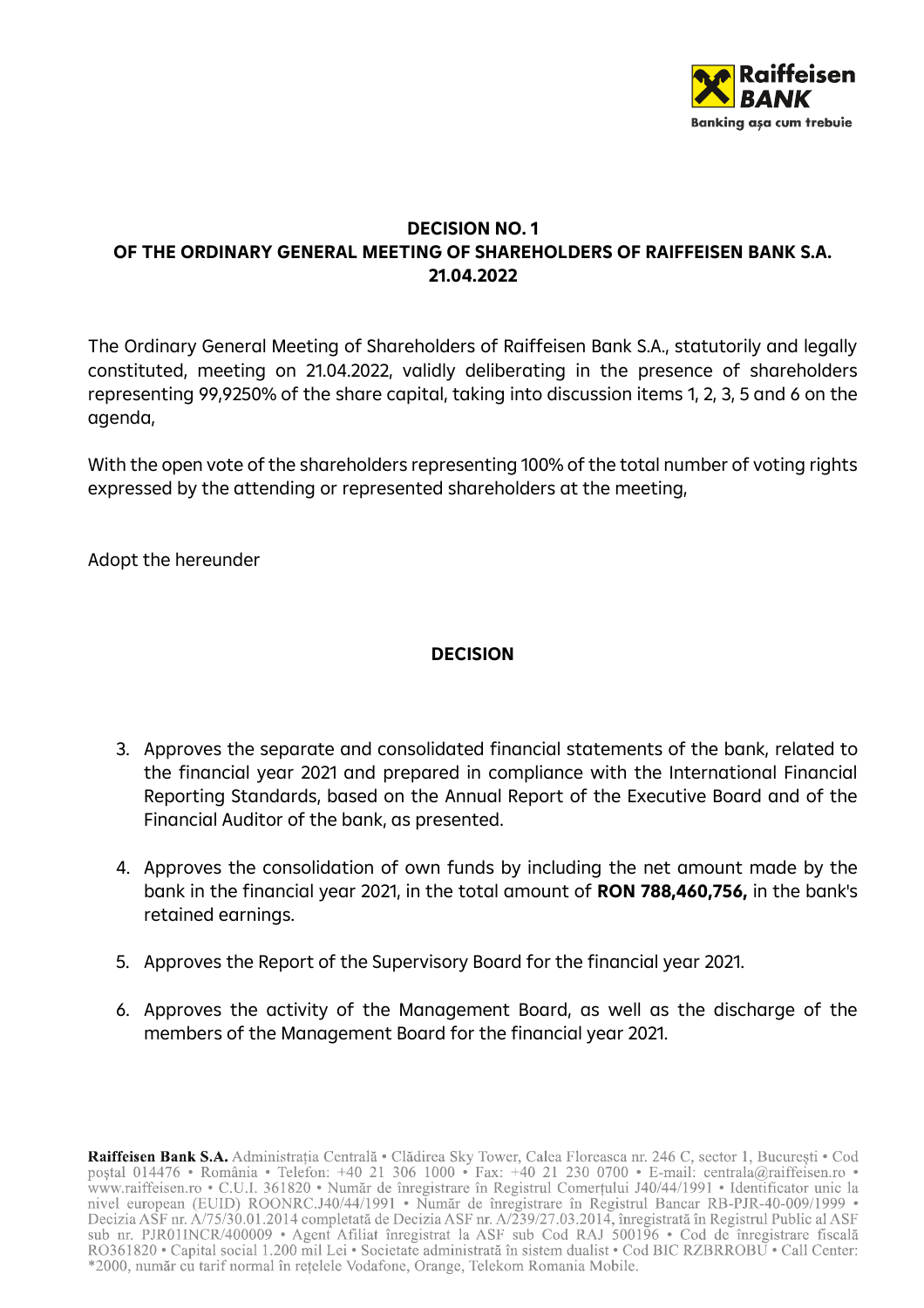

- 7. Mandates the following persons:
	- Mr. Zdenek Romanek, President of Raiffeisen Bank S.A. Management Board;
	- Mr. Vladimir Nikolov Kalinov, Vice-president;
	- Mr. Cristian-Marius Sporis, Vice-president;
	- Mr. Iancu-Mircea Busuioceanu, Vice-president;
	- Mr. Nicolae-Bogdan Popa, Vice-president;
	- Mr. Mihail-Catalin Ion, Vice-president;

to carry out all the necessary legal formalities, including to empower third parties, in order to fulfill the conditions for publicity of this decision adopted by the Ordinary General Meeting of Shareholders of Raiffeisen Bank S.A. and its implementation.

In order to fulfill the granted mandate, the persons mentioned above will be able to act together or separately.

# **Zdenek Romanek President of Raiffeisen Bank S.A. Management Board**

## **DECISION NO. 2 OF THE ORDINARY GENERAL MEETING OF SHAREHOLDERS OF RAIFFEISEN BANK S.A. 21.04.2022**

The Ordinary General Meeting of Shareholders of Raiffeisen Bank S.A., statutorily and legally constituted, meeting on 21.04.2022, validly deliberating in the presence of shareholders representing 99,9250% of the share capital, taking into discussion the Investment Plan of Raiffeisen related to the financial year 2021, mentioned in point 4 of the agenda,

With the open vote of the shareholders representing 100% of the total number of voting rights cast by the shareholders present or represented at the meeting,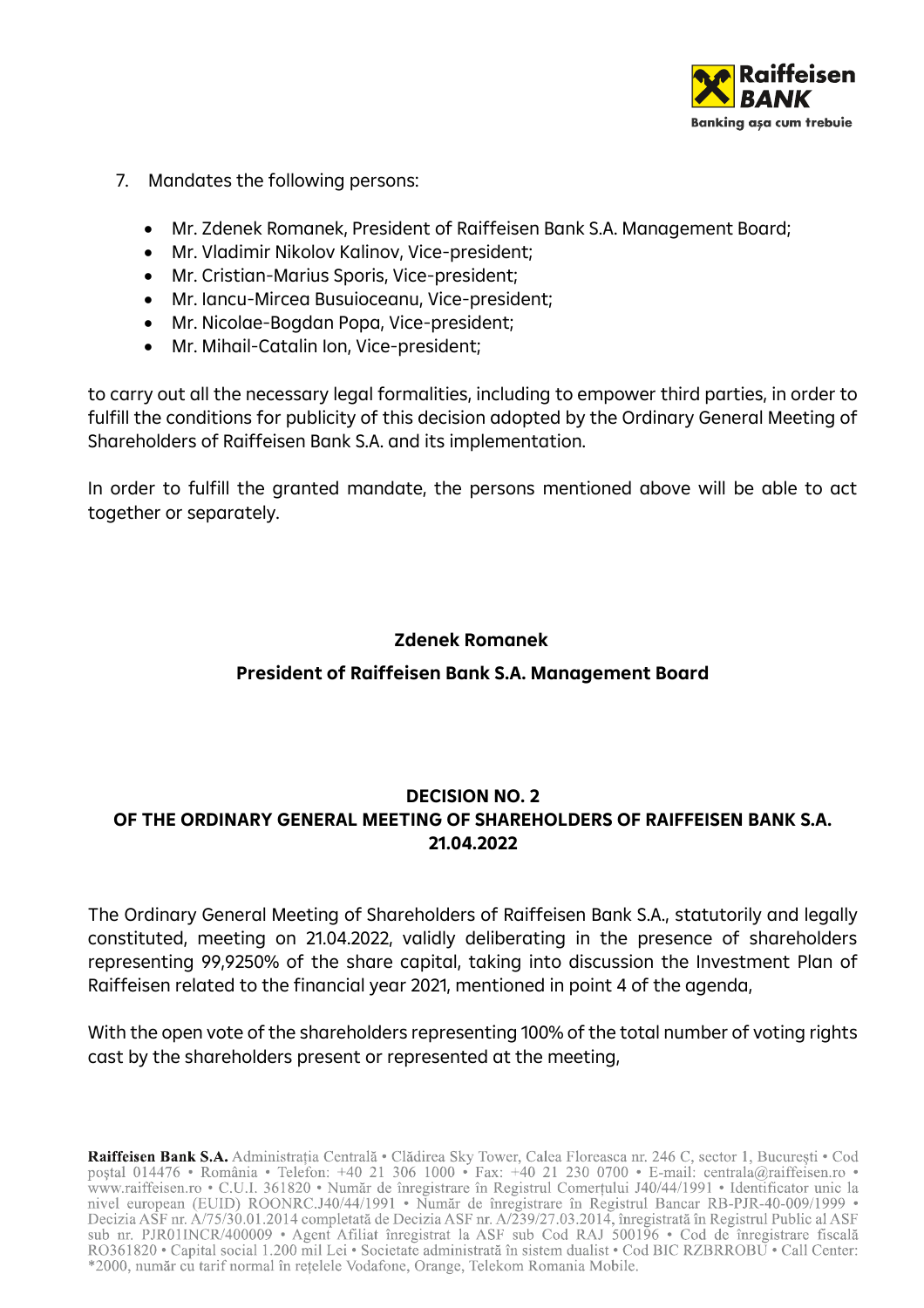

#### Adopt hereunder

#### **DECISION**

- 1. Approves the implementation of the Investment Plan of the bank for the financial year 2021, in the total amount of RON 167,380 thousand, in the following structure: clients and business development – RON 59,083 thousand; simplification and operational efficiency – 2,700 thousand RON; infrastructure and business administration – 82,834 thousand RON; legal and compliance regulations – 22,764 thousand RON.
- 2. Mandates the following persons:
	- Mr. Zdenek Romanek, President Raiffeisen Bank S.A. Management Board;
	- Mr. Vladimir Nikolov Kalinov, Vice-president of Raiffeisen Bank S.A. Management Board;
	- Mr. Cristian-Marius Sporis, Vice-president of Raiffeisen Bank S.A. Management Board;
	- Mr. Iancu-Mircea Busuioceanu, Vice-president of Raiffeisen Bank S.A. Management Board;
	- Mr. Nicolae-Bogdan Popa, Vice-president of Raiffeisen Bank S.A. Management Board;
	- Mr. Mihail-Catalin Ion, Vice-president of the Raiffeisen Bank S.A. Management Board;

to carry out all the necessary legal formalities, including to empower third parties, in order to fulfill the conditions for publicity of this decision adopted by the Ordinary General Meeting of Shareholders of Raiffeisen Bank S.A. and its implementation.

In order to fulfill the mandate granted, the persons mentioned above will be able to act together or individually.

#### **Zdenek Romanek**

#### **President of Raiffeisen Bank S.A. Management Board**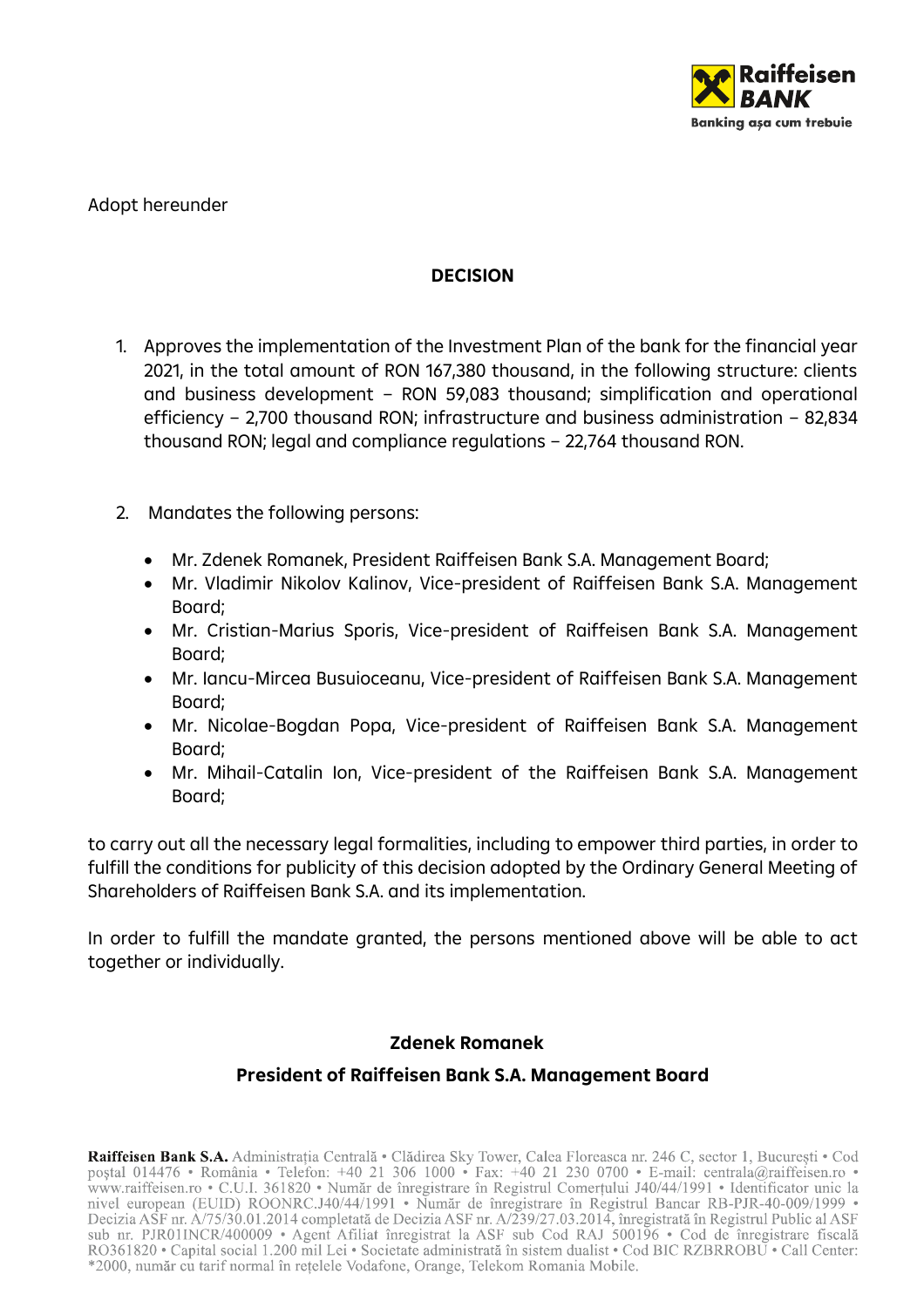

## **DECISION NR. 3 OF THE ORDINARY GENERAL MEETING OF SHAREHOLDERS OF RAIFFEISEN BANK S.A. 21.04.2022**

The Ordinary General Meeting of Shareholders of Raiffeisen Bank S.A., statutorily and legally constituted, meeting on 21.04.2022, deliberating validly in the presence of shareholders representing 99,9250% of the share capital, taking into consideration the Investment Plan of Raiffeisen related to the financial year 2022, mentioned in item 4 of the agenda,

With the open vote of the shareholders representing 100% of the total number of voting rights cast by the shareholders present or represented at the meeting,

Adopt the hereunder

## **DECISION**

- 1. Approves the Investment Plan of the bank for the financial year 2022 estimated in the total amount of RON 279,629 thousand and having the following structure: clients and business development – RON 112,530 thousand; simplification and operational efficiency – RON 6,376 thousand; infrastructure and business administration – RON 151,367 thousand; legal and compliance regulations – RON 9,356 thousand.
- 2. Mandates the following persons:
	- Mr. Zdenek Romanek, President of Raiffeisen Bank S.A. Management Board;
	- Mr. Vladimir Nikolov Kalinov, Vice-president of Raiffeisen Bank S.A. Management Board;
	- Mr. Cristian-Marius Sporis, Vice-president of Raiffeisen Bank S.A. Management Board;
	- Mr. Iancu-Mircea Busuioceanu, Vice-president Raiffeisen Bank S.A. Management Board;
	- Mr. Nicolae-Bogdan Popa, Vice-presiden of Raiffeisen Bank S.A. Management Board;

Raiffeisen Bank S.A. Administrația Centrală · Clădirea Sky Tower, Calea Floreasca nr. 246 C, sector 1, București · Cod postal 014476 • România • Telefon: +40 21 306 1000 • Fax: +40 21 230 0700 • E-mail: centrala@raiffeisen.ro • poștat 014476 • Komania • Telefon: +40 21 306 1000 • Fax: +40 21 250 0700 • E-mail: centrala@raffelsen.ro • www.rafffeisen.ro • C.U.I. 361820 • Număr de înregistrare în Registrul Comerțului J40/44/1991 • Identificator unic RO361820 • Capital social 1.200 mil Lei • Societate administrată în sistem dualist • Cod BIC RZBRROBU • Call Center: \*2000, număr cu tarif normal în rețelele Vodafone, Orange, Telekom Romania Mobile.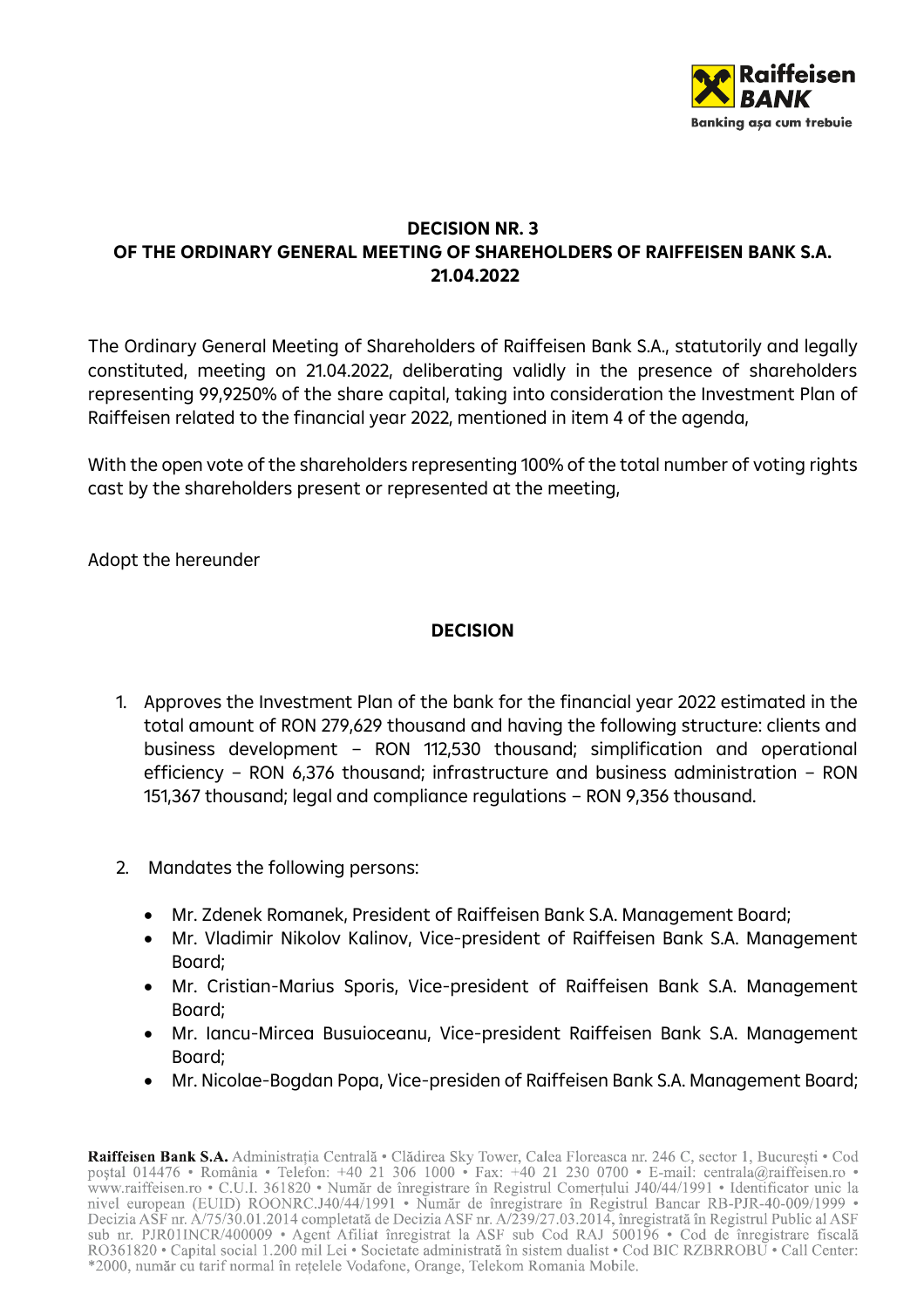

• Mr. Mihail-Catalin Ion, Vice-president of Raiffeisen Bank S.A. Management Board;

to carry out all the necessary legal formalities, including to empower third parties, in order to fulfill the conditions for publicity of this decision made by the Ordinary General Meeting of Shareholders of Raiffeisen Bank S.A. and its implementation.

In order to fulfill the granted mandate, the persons mentioned above will be able to act together or Individually.

#### **Zdenek Romanek**

#### **President of Raiffeisen Bank S.A. Management Board**

## **DECISION NO. 4 OF THE ORDINARY GENERAL MEETING OF SHAREHOLDERS OF RAIFFEISEN BANK S.A. 21.04.2022**

The Ordinary General Meeting of Shareholders of Raiffeisen Bank S.A., statutory and legally constituted, meeting on 21.04.2022, deliberating validly in the presence of shareholders representing 99,9250% of the share capital, taking into consideration point 7 of the agenda,

With the open vote of the shareholders representing 100% of the total number of voting rights expressed by the shareholders present or represented at the meeting,

Adopt this hereunder

#### **DECISION**

- 3. Approves the Revenue and Expenses Budget for the financial year 2022, as it was proposed and presented at the meeting.
- 4. Mandates the following persons:
	- Mr. Zdenek Romanek, President of Raiffeisen Bank S.A. Management Board;

Raiffeisen Bank S.A. Administrația Centrală · Clădirea Sky Tower, Calea Floreasca nr. 246 C, sector 1, București · Cod postal 014476 • România • Telefon: +40 21 306 1000 • Fax: +40 21 230 0700 • E-mail: centrala@raiffeisen.ro • poștat 014476 • Komania • Telefon: +40 21 306 1000 • Fax: +40 21 250 0700 • E-mail: centrala@raffelsen.ro • www.rafffeisen.ro • C.U.I. 361820 • Număr de înregistrare în Registrul Comerțului J40/44/1991 • Identificator unic RO361820 • Capital social 1.200 mil Lei • Societate administrată în sistem dualist • Cod BIC RZBRROBU • Call Center: \*2000, număr cu tarif normal în rețelele Vodafone, Orange, Telekom Romania Mobile.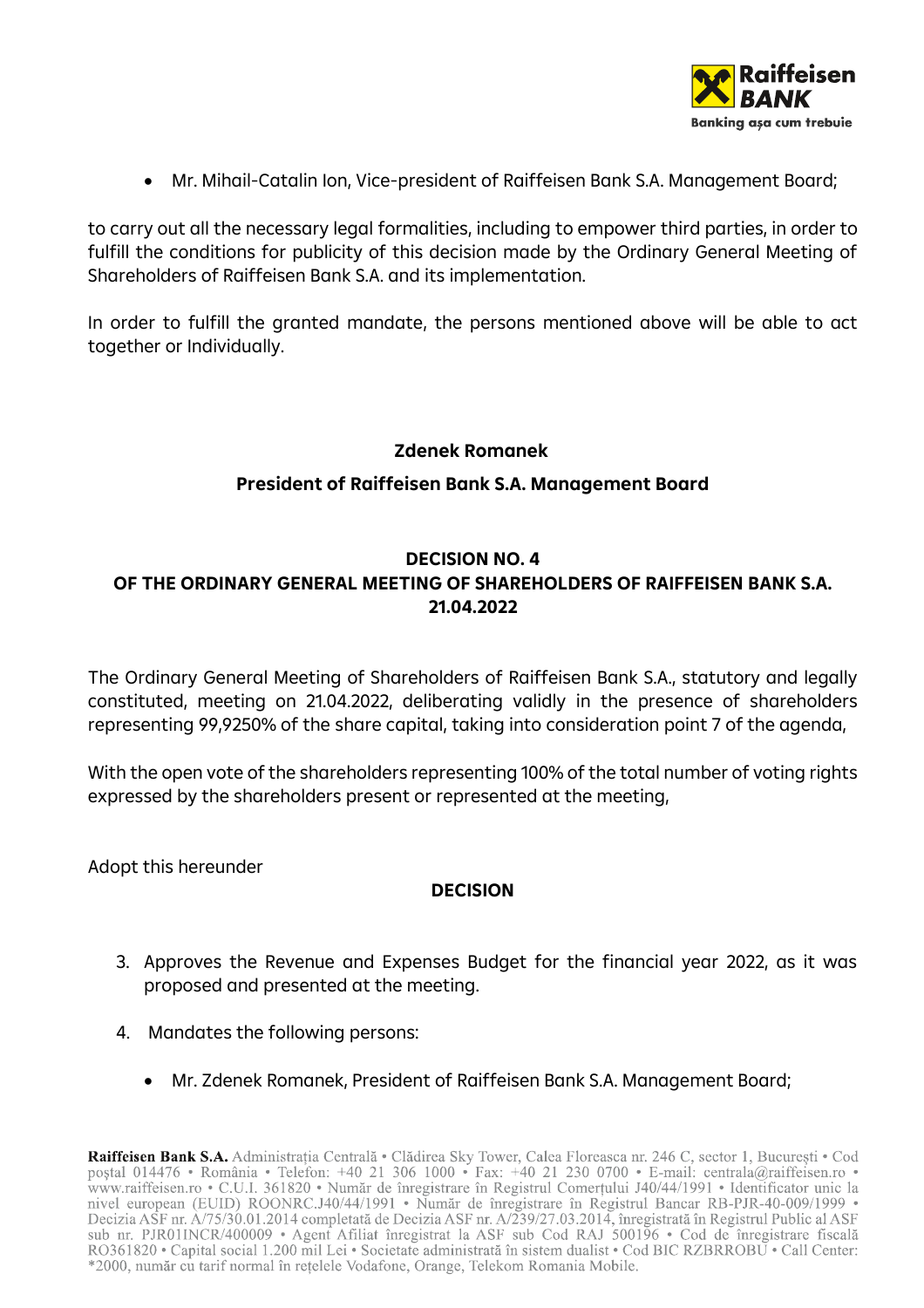

- Mr. Vladimir Nikolov Kalinov, Vice-president of Raiffeisen Bank S.A. Management Board;
- Mr. Cristian-Marius Sporis, Vice-president of Raiffeisen Bank S.A. Management Board;
- Mr. Iancu-Mircea Busuioceanu, Vice-president of Raiffeisen Bank S.A. Management Board;
- Mr. Nicolae-Bogdan Popa, Vice-president of Raiffeisen Bank S.A. Management Board;
- Mr. Mihail-Catalin Ion, Vice-president of Raiffeisen Bank S.A. Management Board;

to carry out all the necessary legal formalities, including to empower third parties, in order to fulfill the conditions for publicity of this decision adopted by the Ordinary General Meeting of Shareholders of Raiffeisen Bank S.A. and its implementation.

In order to fulfill the granted mandate, the persons mentioned above will be able to act together or individually.

#### **Zdenek Romanek**

#### **President of Raiffeisen Bank S.A. Management Board**

## **DECISION NO. 5 OF THE ORDINARY GENERAL MEETING OF SHAREHOLDERS OF RAIFFEISEN BANK S.A. 21.04.2022**

The Ordinary General Meeting of Shareholders of Raiffeisen Bank S.A., statutorily and legally constituted, meeting on 21.04.2022, deliberating validly in the presence of shareholders representing 99,9250% of the share capital, taking into discussion point 8 of the agenda,

With the open vote of the shareholders representing 100% of the total number of voting rights cast by the shareholders present or represented at the meeting,

#### Adopt this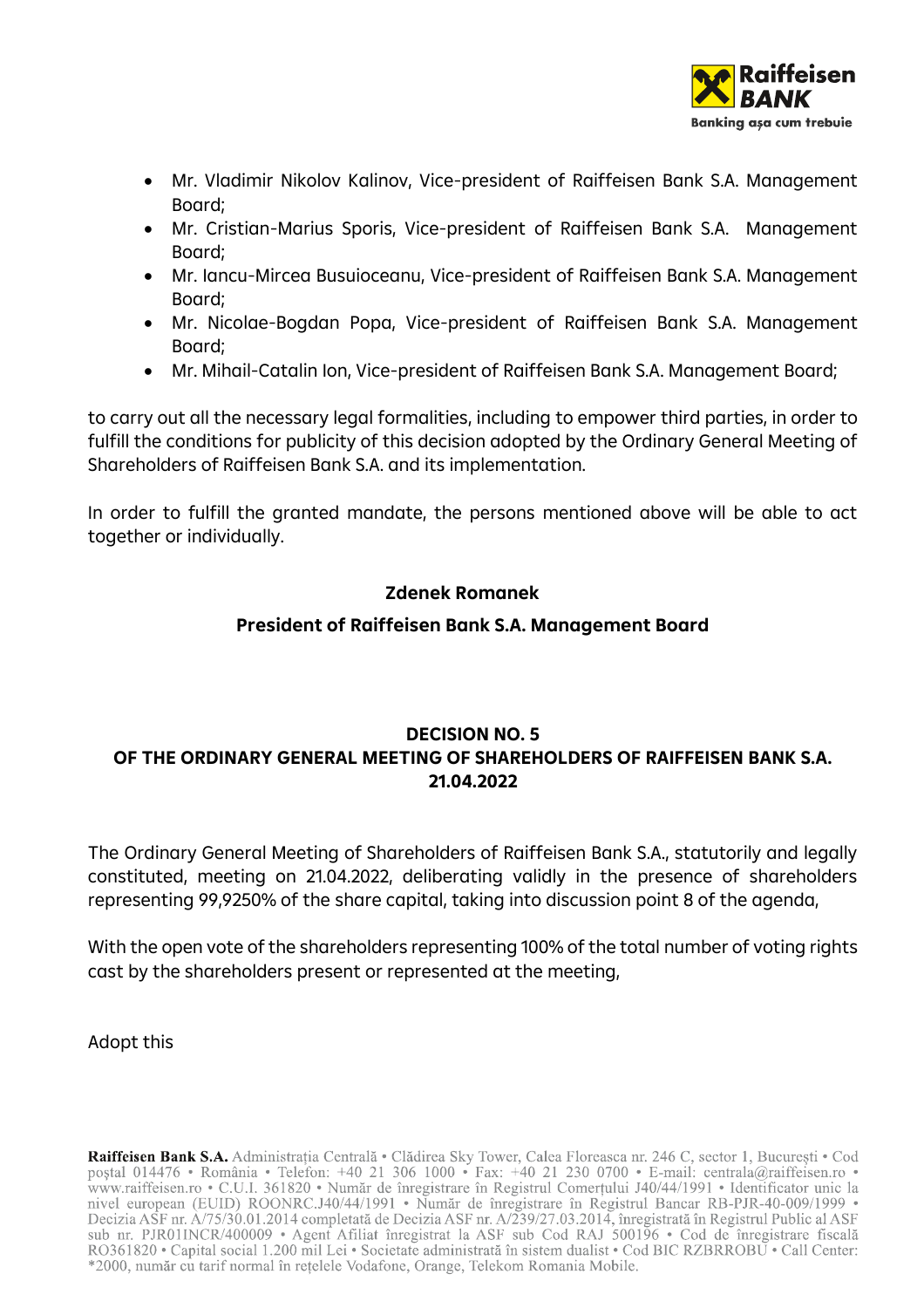

## **DECISION**

5. Approves the maximum amount of gross remuneration due to all members of the Supervisory Board of Raiffeisen Bank S.A. for the financial year 2022 and designates the competent bodies to establish the criteria for granting individual remunerations and their value, according to the submitted report.

Approves the general principles and limits regarding the granting of the individual remuneration of the members of the Directorate and designates the competent bodies to establish the value, criteria and the way of granting it, according to the presented report.

- 6. Mandates the following persons:
	- Mr. Zdenek Romanek, President of Raiffeisen Bank S.A. Management Board;
	- Mr. Vladimir Nikolov Kalinov, Vice-president of Raiffeisen Bank S.A. Management Board;
	- Mr. Cristian-Marius Sporis, Vice-president of Raiffeisen Bank S.A. Management Board;
	- Mr. Iancu-Mircea Busuioceanu, Vice-president Raiffeisen Bank S.A. Management Board;
	- Mr. Nicolae-Bogdan Popa, Vice-president of Raiffeisen Bank S.A. Management Board;
	- Mr. Mihail-Catalin Ion, Vice-president of Raiffeisen Bank S.A. Management Board;

to carry out all the necessary legal formalities, including to empower third parties, in order to fulfill the conditions for publicity of this decision adopted by the Ordinary General Meeting of Shareholders of Raiffeisen Bank S.A. and its implementation.

In order to fulfill the granted mandate, the persons mentioned above will be able to act together or individually.

#### **Zdenek Romanek**

#### **President of Raiffeisen Bank S.A. Management Board**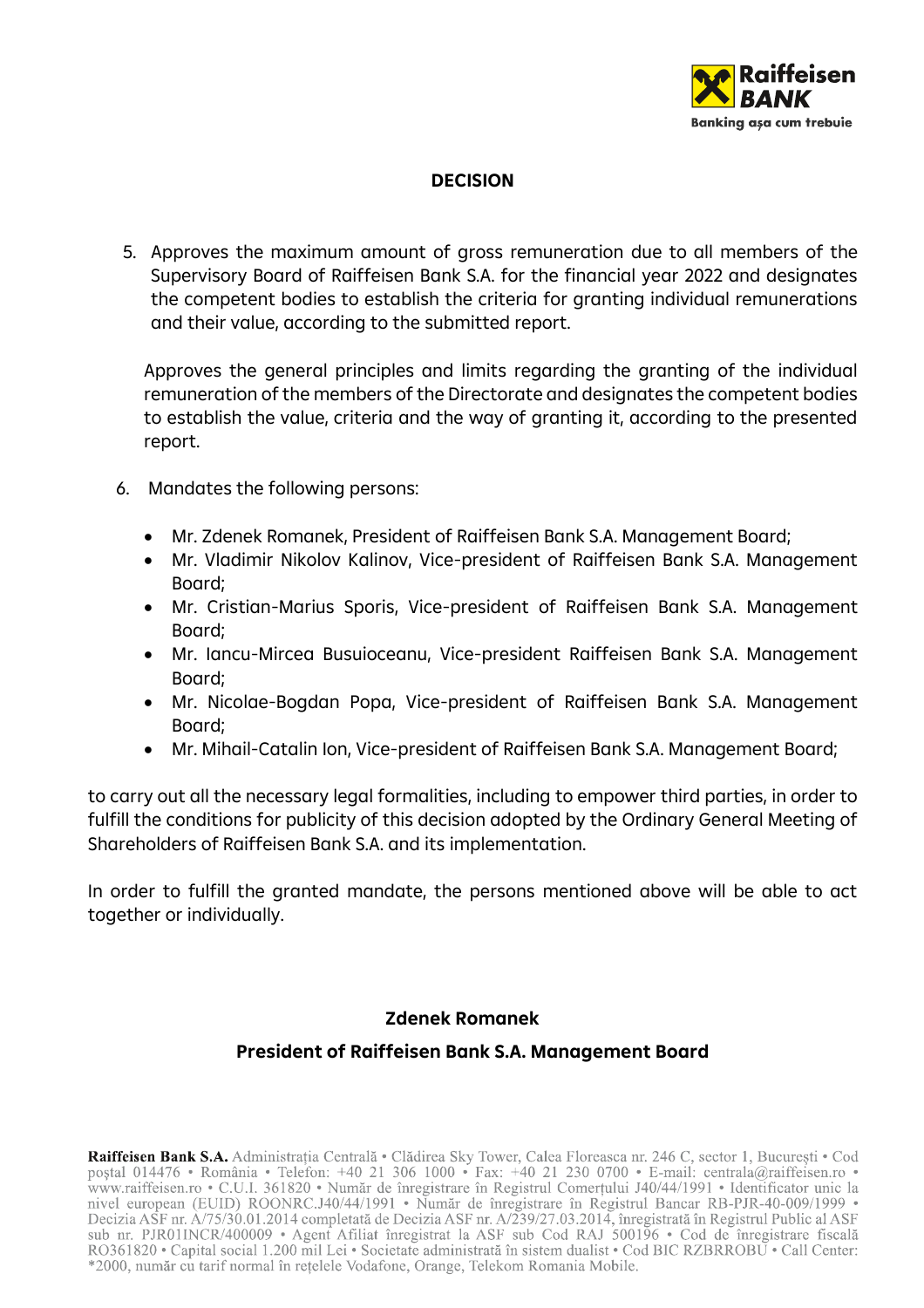

## **DECISION NO. 6 OF THE ORDINARY GENERAL MEETING OF SHAREHOLDERS OF RAIFFEISEN BANK S.A. 21.04.2022**

The Ordinary General Meeting of Shareholders of Raiffeisen Bank S.A., statutorily and legally constituted, meeting on 21.04.2022, deliberating validly in the presence of shareholders representing 99,9250% of the share capital, taking into discussion item 9 of the agenda,

Adopt this hereunder

#### **DECISION**

- 7. Elects for a mandate of 4 years, from 02.05.2022 until 01.05.2026, as a member of the Supervisory Board Mr. **Johann Strobl**, Austrian citizen, domiciled in Walbersdorf, Austria, with the secret vote of the shareholders representing 100% of the total number of voting rights expressed by the attending or represented shareholders in the meeting;
- 8. Elects for a mandate of 4 years, from 02.05.2022 to 01.05.2026, as a member of the Supervisory Board Mr. **Peter Lennkh,** Austrian citizen, domiciled in Vienna, Austria, with the secret vote of the shareholders representing 100% of the total number of voting rights cast by the attending or represented shareholders in the meeting;
- 9. Elects for a mandate of 4 years, from 02.05.2022 until 01.05.2026, as a member of the Supervisory Board Mr. **Andrii Stepanenko,** Ukrainian citizen, domiciled in Vienna, Austria, with the secret vote of the shareholders representing 100% of the total number of voting rights expressed by the attending or represented shareholders in the meeting;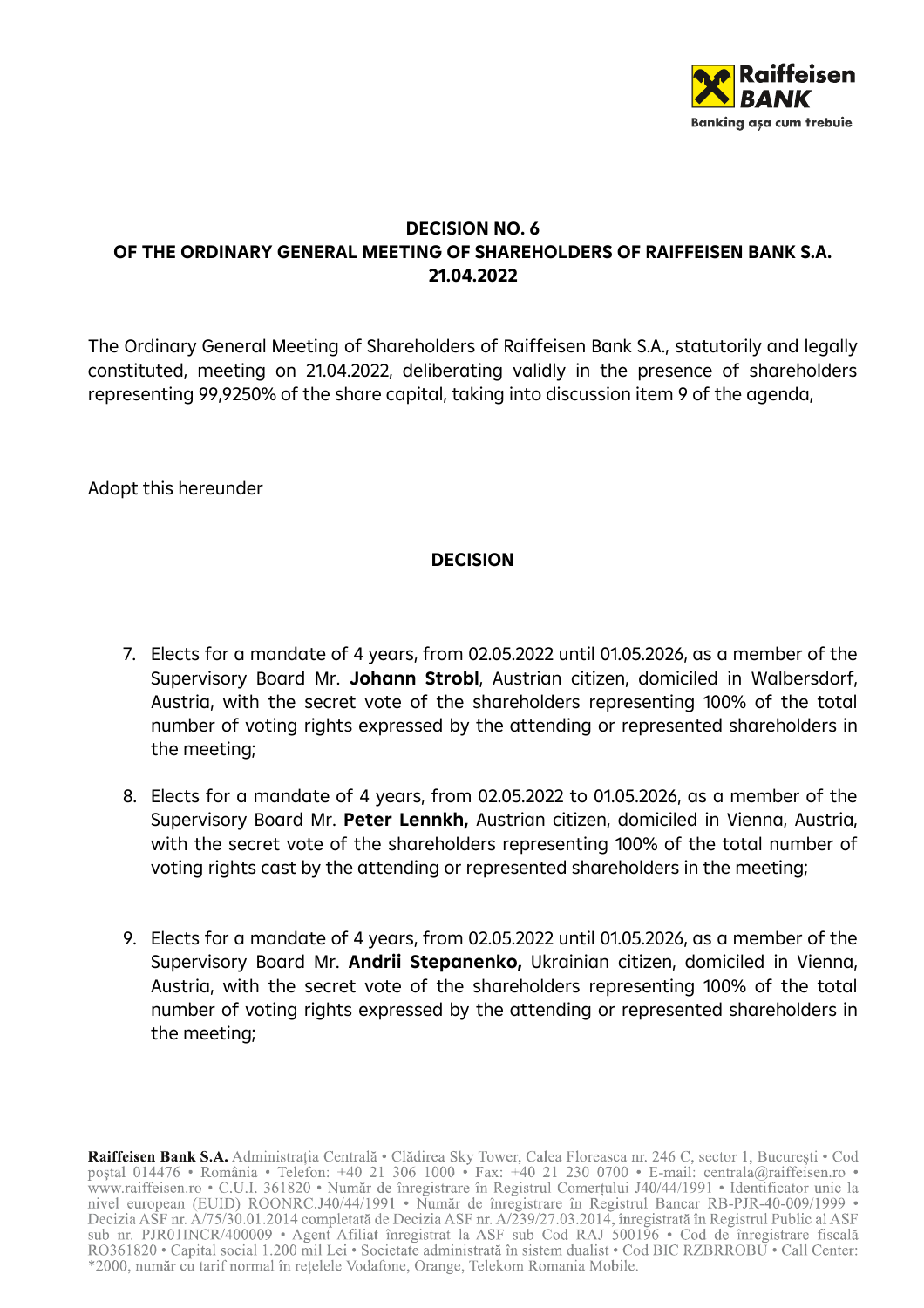

- 10. Elects for a mandate of 4 years, from 02.05.2022 to 01.05.2026, as a member of the Supervisory Board, Mr. **Łukasz Janusz Januszewski,** Polish citizen, domiciled in Vienna, Austria with the secret vote of the shareholders representing 100% of the total number of voting rights cast by the attending or represented shareholders in the meeting;
- 11. Mandates the following persons:
	- Mr. Zdenek Romanek, President of Raiffeisen Bank S.A. Management Board;
	- Mr. Vladimir Nikolov Kalinov, Vice-president of Raiffeisen Bank S.A. Management Board;
	- Mr. Cristian-Marius Sporis, Vice-president of Raiffeisen Bank S.A. Management Board;
	- Mr. Iancu-Mircea Busuioceanu, Vice-president of Raiffeisen Bank S.A. Management Board;
	- Mr. Nicolae-Bogdan Popa, Vice-president of Raiffeisen Bank S.A. Management Board;
	- Mr. Mihail-Catalin Ion, Vice-president of Raiffeisen Bank S.A. Management Board;

to carry out all the necessary legal formalities, including to empower third parties, in order to fulfill the conditions for publicity of this decision adopted by the Ordinary General Meeting of Shareholders of Raiffeisen Bank S.A. and its implementation.

In order to fulfill the granted mandate granted, the persons mentioned above will be able to act together or individually.

#### **Zdenek Romanek**

#### **President of Raiffeisen Bank S.A. Management Board**